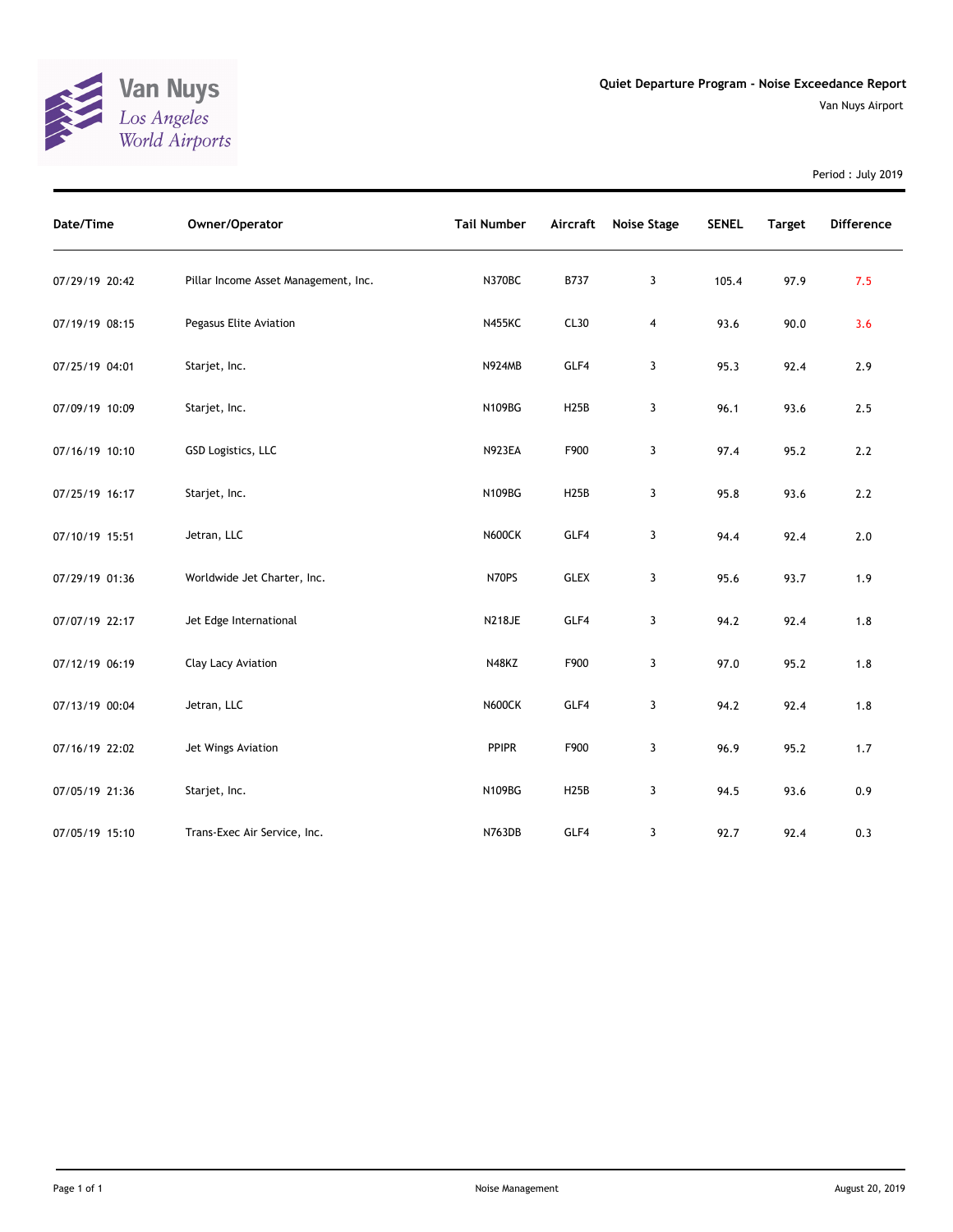

Period : July 2019

| Owner/Operator                         | <b>Departures Exceeding</b><br><b>Target Noise Level</b> | <b>Total Southbound</b><br>Jet Departures |
|----------------------------------------|----------------------------------------------------------|-------------------------------------------|
| Starjet, Inc.                          | 4                                                        | 17                                        |
| Jetran, LLC                            | $\mathbf{2}$                                             | $\mathbf{2}$                              |
| Jet Wings Aviation                     | $\mathbf{1}$                                             | 1                                         |
| Pillar Income Asset Management, Inc.   | 1                                                        |                                           |
| GSD Logistics, LLC                     | -1                                                       | 8                                         |
| Trans-Exec Air Service, Inc.           | 1                                                        | 14                                        |
| Worldwide Jet Charter, Inc.            | 1                                                        | 26                                        |
| Pegasus Elite Aviation                 | 1                                                        | 46                                        |
| Clay Lacy Aviation                     | $\mathbf{1}$                                             | 58                                        |
| Jet Edge International                 | 1                                                        | 79                                        |
| 2514, LLC                              | 0                                                        | 1                                         |
| 7G'S AVIATION CO LLC                   | 0                                                        |                                           |
| ACM Air Charter Luftfahrt              | 0                                                        |                                           |
| ACM Aviation Services, Inc.            | 0                                                        |                                           |
| Across                                 | 0                                                        |                                           |
| ADM Prime, LLC                         | 0                                                        |                                           |
| Aerolineas Ejecutivas                  | 0                                                        |                                           |
| AEROLITORAL S.A. de C.V.               | 0                                                        |                                           |
| Aeromedevac Air Ambulance              | 0                                                        |                                           |
| AIRDINE LLC                            | 0                                                        |                                           |
| Airdine, LLC                           | 0                                                        |                                           |
| Alexander Aviation, LLC                | 0                                                        |                                           |
| Alliance Airways, LLC                  | 0                                                        |                                           |
| Alpha Bravo Aviation, LLC              | 0                                                        |                                           |
| ALPHACRAFT AIR LLC                     | 0                                                        |                                           |
| Ambrose Corporation                    | 0                                                        |                                           |
| Aspen Air, LLC                         | 0                                                        |                                           |
| ATLAS AIR Inc.                         | 0                                                        |                                           |
| Aurora Jet Partners                    | 0                                                        |                                           |
| <b>BA CITYFLYER</b>                    | 0                                                        |                                           |
| <b>Baker Aviation, LLC</b>             | 0                                                        |                                           |
| <b>BALLENGEE AVIATION LLC</b>          | 0                                                        | 1                                         |
| Baziwings, LLC                         | 0                                                        |                                           |
| <b>BEYONDATX LLC</b>                   | 0                                                        |                                           |
| Bilton Aircraft Management, Inc.       | 0                                                        |                                           |
| <b>Boch Aviation</b>                   | 0                                                        |                                           |
| BOMBARDIER AEROSPACE CORP              | 0                                                        |                                           |
| BOMBARDIER BUSINESS JET SOLUTIONS Inc. | 0                                                        |                                           |
| Business Aircraft Leasing, Inc.        | 0                                                        |                                           |
| C C Industries, Inc.                   | 0                                                        | 1                                         |

The Van Nuys Airport Fly Friendly - Quiet Departure Program asks that operators of jet aircraft use manufacturer's or NBAA quiet departure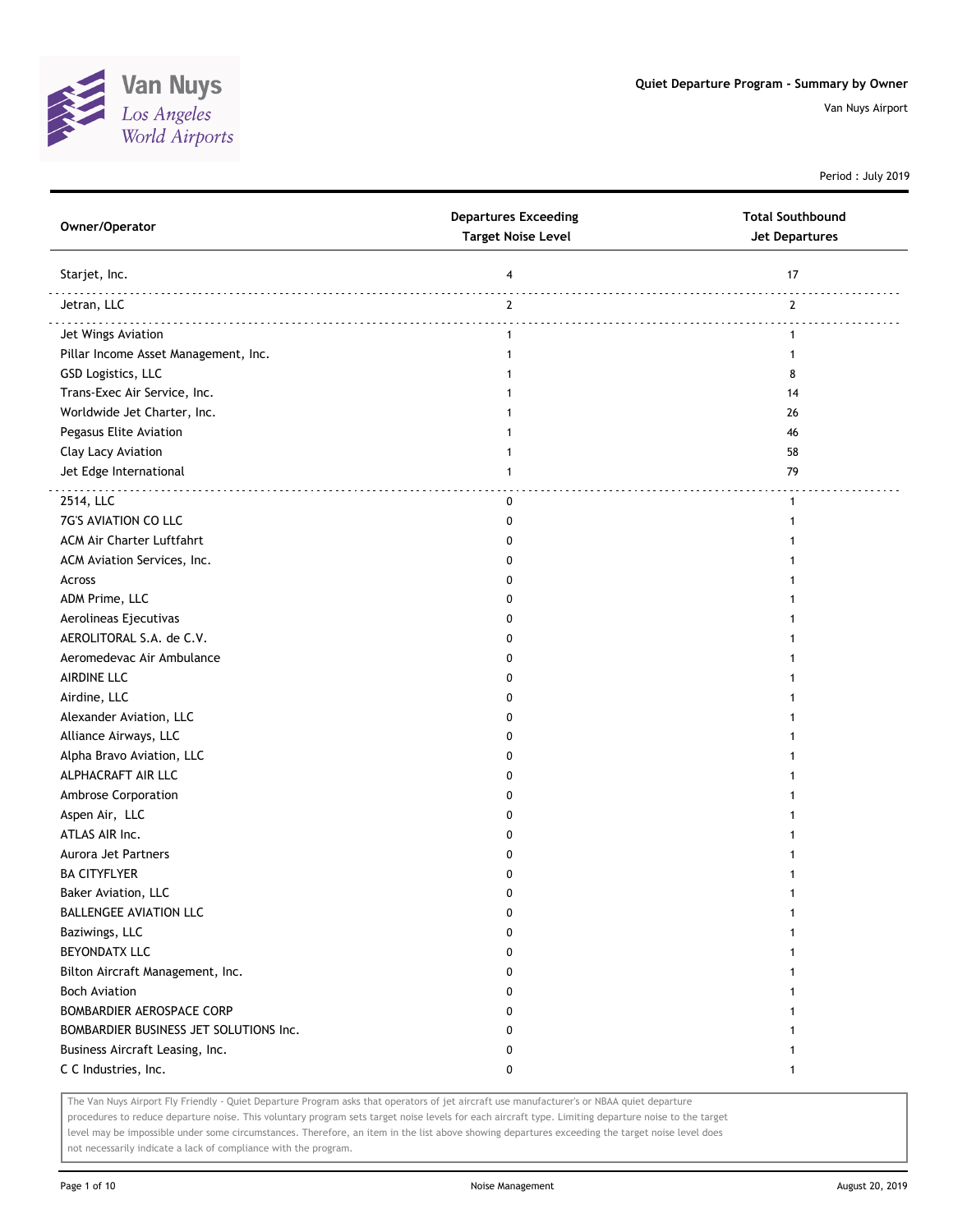

Period : July 2019

| Owner/Operator                             | <b>Departures Exceeding</b><br><b>Target Noise Level</b> | <b>Total Southbound</b><br><b>Jet Departures</b> |
|--------------------------------------------|----------------------------------------------------------|--------------------------------------------------|
| C Dot Aviation, LLC                        | 0                                                        |                                                  |
| Caesars Entertainment Operating Co., Inc   | 0                                                        |                                                  |
| Canyon Partners, LLC                       | 0                                                        |                                                  |
| CAPITAL HOLDINGS 2006 LLC                  | 0                                                        |                                                  |
| <b>Carnival Corporation</b>                | 0                                                        |                                                  |
| Castine Airways, LLC                       | 0                                                        |                                                  |
| CENTENNIAL FLIGHT CENTRE Ltd               | 0                                                        |                                                  |
| Central Missouri Aviation, Inc             | 0                                                        |                                                  |
| Channel Island Aviation, Inc.              | 0                                                        |                                                  |
| <b>CHIEFAIR LLC</b>                        | 0                                                        |                                                  |
| CI Jets                                    | 0                                                        |                                                  |
| Citation Air, LLC                          | 0                                                        |                                                  |
| CJ LEASING SERVICES LLC                    | 0                                                        |                                                  |
| CJIG Management, LLC                       | 0                                                        |                                                  |
| Clemens Aviation Management, LLC           | 0                                                        |                                                  |
| Concord Jet Service Inc                    | 0                                                        |                                                  |
| <b>Contour Aviation</b>                    | 0                                                        |                                                  |
| Corporate Eagle Management Services Inc    | 0                                                        |                                                  |
| Corporate Flight International             | 0                                                        |                                                  |
| Corsair Two, LLC                           | 0                                                        |                                                  |
| Crescent Heights Sales, Inc.               | 0                                                        |                                                  |
| <b>Cruiser Aircraft Financial Services</b> | 0                                                        |                                                  |
| CWM Aviation, LLC                          | 0                                                        |                                                  |
| David Mercier                              | 0                                                        |                                                  |
| DeBartolo Property Group Flight Department | 0                                                        |                                                  |
| DOLPHIN CAPITAL HOLDINGS INC               | 0                                                        |                                                  |
| Eclipse 231, LLC                           | 0                                                        |                                                  |
| EMBRAER EXECUTIVE AIRCRAFT INC             | 0                                                        |                                                  |
| <b>Empire Aviation Group FZCO</b>          | 0                                                        |                                                  |
| Endeavor Air                               | 0                                                        |                                                  |
| ExcelAire Service, Inc.                    | 0                                                        |                                                  |
| ExcelAire, LLC                             | 0                                                        |                                                  |
| Executive Airlines, SL                     | 0                                                        |                                                  |
| <b>Executive Flight Solutions</b>          | 0                                                        |                                                  |
| Executive Flight Solutions, LLC            | 0                                                        |                                                  |
| Falcon 50, LLC                             | 0                                                        |                                                  |
| Falcon 900, LLC                            | 0                                                        |                                                  |
| Flexjet, LLC                               | 0                                                        |                                                  |
| <b>Flightstar Corporation</b>              | 0                                                        |                                                  |
| Flying Cats Air, LLC                       | 0                                                        |                                                  |
| Foulispa Limited                           | 0                                                        | 1                                                |

The Van Nuys Airport Fly Friendly - Quiet Departure Program asks that operators of jet aircraft use manufacturer's or NBAA quiet departure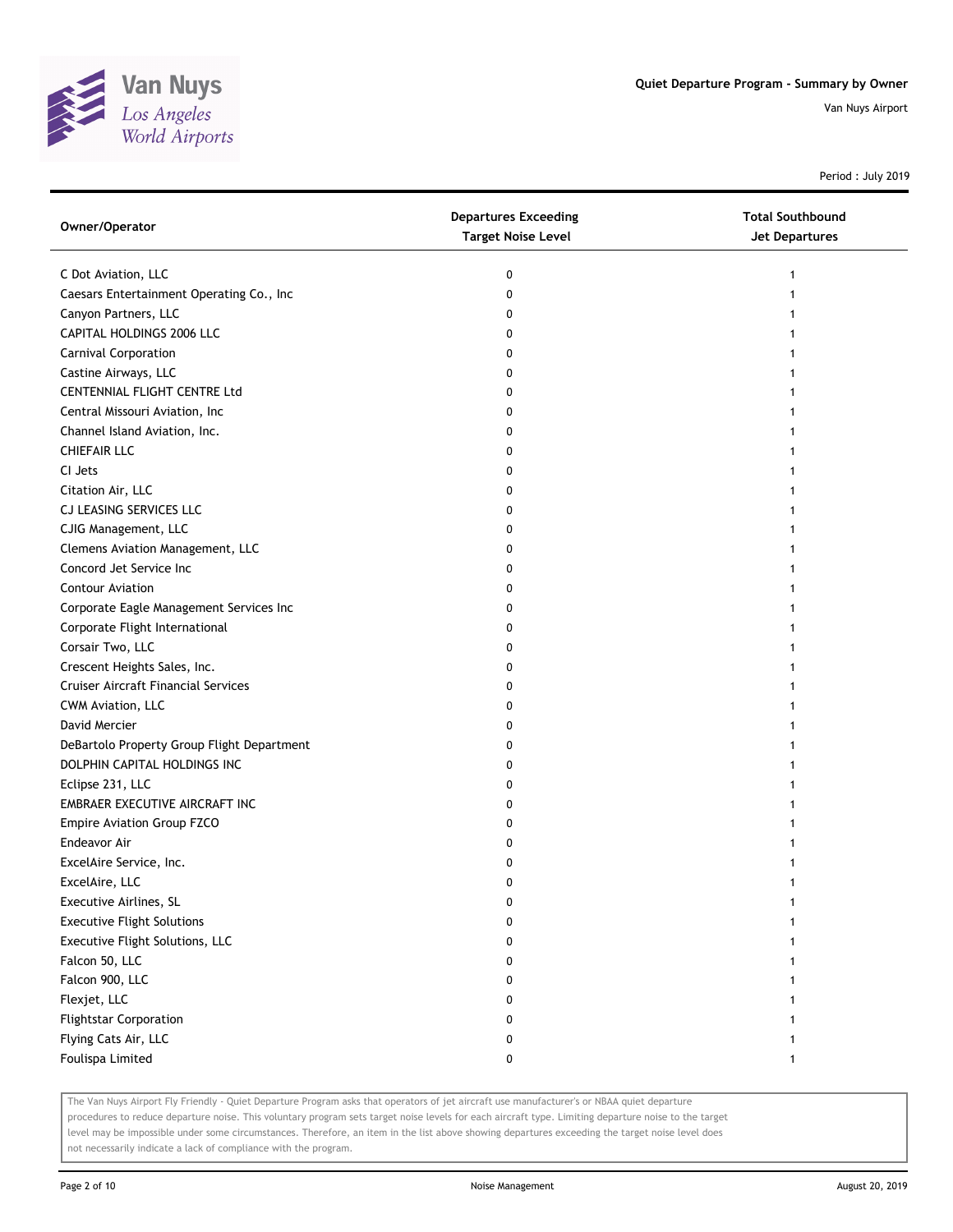

Period : July 2019

| Owner/Operator                            | <b>Departures Exceeding</b><br><b>Target Noise Level</b> | <b>Total Southbound</b><br><b>Jet Departures</b> |
|-------------------------------------------|----------------------------------------------------------|--------------------------------------------------|
| FOUR CORNERS AVIATION LLC                 | 0                                                        | 1                                                |
| Frontliner, Inc.                          | 0                                                        |                                                  |
| G1307 LLC                                 | 0                                                        |                                                  |
| Glenville Aviation, LLC                   | 0                                                        |                                                  |
| Global Jetcare, Inc.                      | 0                                                        |                                                  |
| Global Next Generation, LLC               | 0                                                        |                                                  |
| Golden State Jet, LLC                     | 0                                                        |                                                  |
| Gray & Company, Inc.                      | 0                                                        |                                                  |
| <b>GREEN LONGHORN AIR LLC</b>             | 0                                                        |                                                  |
| Grimmway Enterprises, Inc.                | 0                                                        |                                                  |
| <b>Grossman Company Properties</b>        | 0                                                        |                                                  |
| GS Brothers, Inc.                         | 0                                                        |                                                  |
| H & S Air, LLC                            | 0                                                        |                                                  |
| Hallmark Cards, Inc. Flight Department    | 0                                                        |                                                  |
| Harbourton Enterprises                    | 0                                                        |                                                  |
| Henry Crown and Co S, LLC                 | 0                                                        |                                                  |
| HF II LLC                                 | 0                                                        |                                                  |
| HFO Leasing, LLC                          | 0                                                        |                                                  |
| HIGH PERFORMANCE AIRCRAFT INC             | 0                                                        | 1                                                |
| HRS AIRCRAFT LLC                          | 0                                                        |                                                  |
| I J KNIGHT INC                            | 0                                                        |                                                  |
| INSTEEL INDUSTRIES INC                    | 0                                                        |                                                  |
| International Jet Aviation Services, Inc. | 0                                                        |                                                  |
| <b>INVICTA WINGS LLC</b>                  | 0                                                        |                                                  |
| Irongate Air, LLC                         | 0                                                        |                                                  |
| Island Park Aviation, LLC                 | 0                                                        |                                                  |
| iXAir Helifrance                          | 0                                                        |                                                  |
| lyafyl, LLC                               | 0                                                        |                                                  |
| James Frost                               | 0                                                        |                                                  |
| JANUS AIR LLC                             | 0                                                        |                                                  |
| Jet Aviation Business Jets                | 0                                                        |                                                  |
| Jet Engine Technology Corporation         | 0                                                        |                                                  |
| Jet Link Investments, Inc.                | 0                                                        |                                                  |
| Jet Methods                               | 0                                                        |                                                  |
| Jetport Inc                               | 0                                                        |                                                  |
| Jet-Ten.com, LLC                          | 0                                                        |                                                  |
| Jordache, Ltd.                            | 0                                                        |                                                  |
| Jordgrant1521, LLC                        | 0                                                        |                                                  |
| Journey Aviation, LLC                     | 0                                                        | 1                                                |
| Journey Aviation. LLC                     | 0                                                        | 1                                                |
| JT Aviation Leasing Co., LLC              | 0                                                        | 1                                                |

The Van Nuys Airport Fly Friendly - Quiet Departure Program asks that operators of jet aircraft use manufacturer's or NBAA quiet departure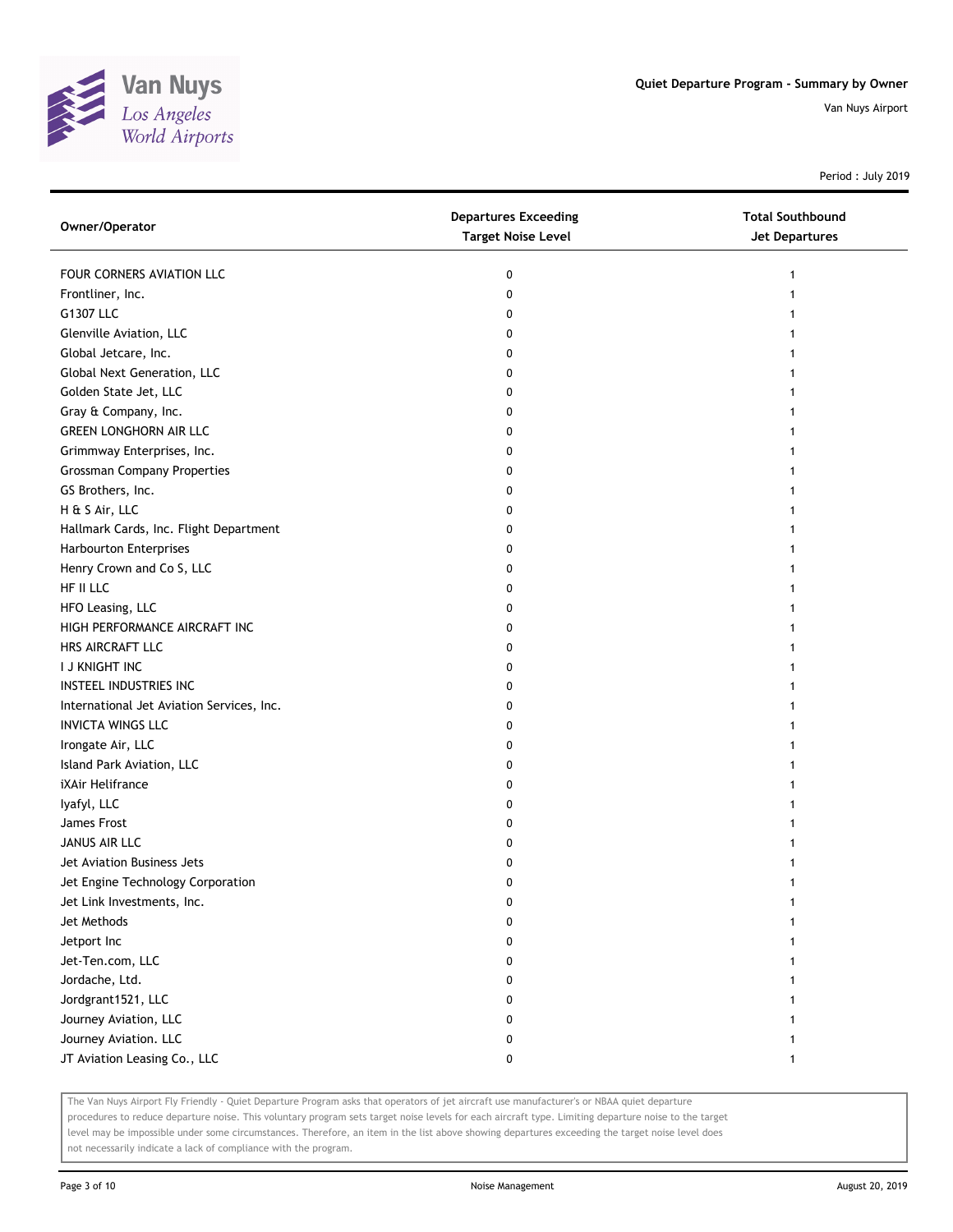

Period : July 2019

| Owner/Operator                   | <b>Departures Exceeding</b><br><b>Target Noise Level</b> | <b>Total Southbound</b><br><b>Jet Departures</b> |
|----------------------------------|----------------------------------------------------------|--------------------------------------------------|
| Juliett Kilo, LLC                | 0                                                        | 1                                                |
| Justice Air, Inc.                | 0                                                        |                                                  |
| <b>KACALP Flight Operations</b>  | 0                                                        |                                                  |
| Key Air, LLC                     | 0                                                        |                                                  |
| L&N TRANSIT LLC                  | 0                                                        |                                                  |
| Las Vegas Sands Corp             | 0                                                        |                                                  |
| Las Vegas Sands Corp.            | 0                                                        | 1                                                |
| LFG Aviation 4 Inc               | 0                                                        |                                                  |
| Loacker, John R.                 | 0                                                        |                                                  |
| Lockton Enterprises, Inc.        | 0                                                        |                                                  |
| Love America, LLC                | 0                                                        |                                                  |
| Mach One Air Charters, Inc.      | 0                                                        |                                                  |
| MAG-Falcon 900C SN192, LLC       | 0                                                        |                                                  |
| Majestic Equipment Services, LLC | 0                                                        |                                                  |
| MARINELLI PAUL T TRUSTEE         | 0                                                        |                                                  |
| Maund Automotive Group           | 0                                                        | 1                                                |
| <b>MB Airways</b>                | 0                                                        | 1                                                |
| <b>McCombs Enterprises</b>       | 0                                                        |                                                  |
| MCGAVOCK EDWARD A                | 0                                                        |                                                  |
| Med Air, LLC                     | 0                                                        |                                                  |
| Metroplex Flight Services, LLC   | 0                                                        |                                                  |
| Mid Oaks Investments, LLC        | 0                                                        |                                                  |
| Million Air - Dallas             | 0                                                        |                                                  |
| Moss Lane Ventures, LLC          | 0                                                        |                                                  |
| MSG Aircraft Leasing, LLC        | 0                                                        |                                                  |
| Mustang 426NS, LLC               | 0                                                        | 1                                                |
| Mustang Investors, LLC           | 0                                                        | 1                                                |
| N178CM LLC                       | 0                                                        | 1                                                |
| N36MU, LLC                       | 0                                                        |                                                  |
| Najafi Aviation, LLC             | 0                                                        |                                                  |
| National Jets                    | 0                                                        |                                                  |
| NetJets, Inc.                    | 0                                                        | 1                                                |
| NIROS AVIATION INC               | 0                                                        |                                                  |
| Northrop Grumman Corporation     | 0                                                        |                                                  |
| OVG Aviation, LLC                | 0                                                        |                                                  |
| Pacific Coast Jet, LLC           | 0                                                        |                                                  |
| PAULSON & CO INC                 | 0                                                        |                                                  |
| Peekey Lumbus, LLC               | 0                                                        |                                                  |
| PELICAN LEASING INC              | 0                                                        |                                                  |
| Peri Jets, Inc.                  | 0                                                        |                                                  |
| PHENOM LEASING LLC               | 0                                                        | 1                                                |

The Van Nuys Airport Fly Friendly - Quiet Departure Program asks that operators of jet aircraft use manufacturer's or NBAA quiet departure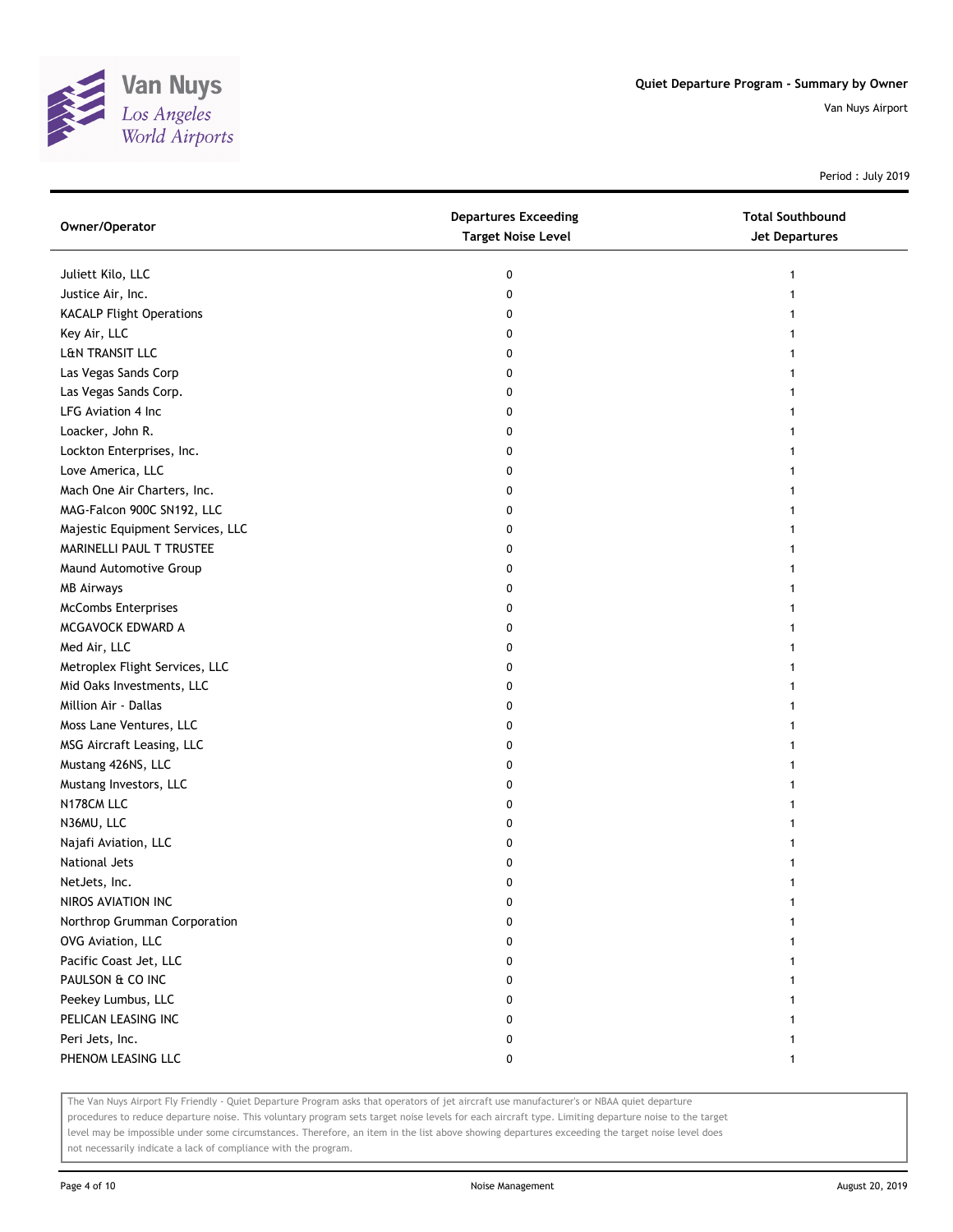

Period : July 2019

| Owner/Operator                              | <b>Departures Exceeding</b><br><b>Target Noise Level</b> | <b>Total Southbound</b><br><b>Jet Departures</b> |
|---------------------------------------------|----------------------------------------------------------|--------------------------------------------------|
| <b>Piedmont Airlines</b>                    | 0                                                        |                                                  |
| Pierce Airlines, LLC                        | 0                                                        |                                                  |
| Pilgrim Air, LLC                            | 0                                                        |                                                  |
| Platinum Equity, LLC                        | 0                                                        |                                                  |
| Polar Bear Express, LLC                     | 0                                                        |                                                  |
| Premier Consulting, LLC                     | 0                                                        |                                                  |
| Presidential Aviation                       | 0                                                        |                                                  |
| Redgate Partners, LLC                       | 0                                                        |                                                  |
| RFP Air, Inc.                               | 0                                                        |                                                  |
| <b>Richardson Aviation</b>                  | 0                                                        |                                                  |
| Richmor Aviation                            | 0                                                        |                                                  |
| RJS Development Corp.                       | 0                                                        |                                                  |
| RNW ENTERPRISES LLC                         | 0                                                        |                                                  |
| Running Water Land and Cattle Company       | 0                                                        |                                                  |
| S & G ASSOC INC                             | 0                                                        |                                                  |
| S.K. Aviation, LLC                          | 0                                                        |                                                  |
| SAF Flight, LLC                             | 0                                                        |                                                  |
| Sands Aviation, LLC                         | 0                                                        |                                                  |
| Santa Barbara Aviation, Inc.                | 0                                                        |                                                  |
| Santa Fe Aviation, LLC                      | 0                                                        |                                                  |
| Saturn Aviation, LLC                        | 0                                                        |                                                  |
| SCOBEY MICHAEL A TRUSTEE                    | 0                                                        |                                                  |
| SCREAMING EAGLE AIR INC                     | 0                                                        |                                                  |
| Secure Air Charter, LLC                     | 0                                                        |                                                  |
| SEVASTOPOL-AVIA Ltd                         | 0                                                        |                                                  |
| Shamrock Foods Company                      | 0                                                        |                                                  |
| Sino Jet Management, Ltd.                   | 0                                                        |                                                  |
| SKYHI LLC                                   | 0                                                        |                                                  |
| SKYWEST AIRLINES Inc.                       | 0                                                        |                                                  |
| SMG GROWING MEDIA INC                       | 0                                                        |                                                  |
| SOUTH PACIFIC SPOTTERS INC                  | 0                                                        |                                                  |
| Stephens Institute                          | 0                                                        |                                                  |
| SWIFT AIR LLC                               | 0                                                        |                                                  |
| Tango Air, Inc.                             | 0                                                        |                                                  |
| Terra Dulce, LLC                            | 0                                                        |                                                  |
| TEXTRON AVIATION INC                        | 0                                                        |                                                  |
| The Heavener Company Leasing, LLC           | 0                                                        |                                                  |
| The Steve & Leigh Ann Anderson Family Trust | 0                                                        |                                                  |
| THEKEN AVIATION LLC                         | 0                                                        |                                                  |
| These Pretzels Are Making Me Thristy, LLC   | 0                                                        |                                                  |
| TPG Capital, LP                             | 0                                                        | 1                                                |

The Van Nuys Airport Fly Friendly - Quiet Departure Program asks that operators of jet aircraft use manufacturer's or NBAA quiet departure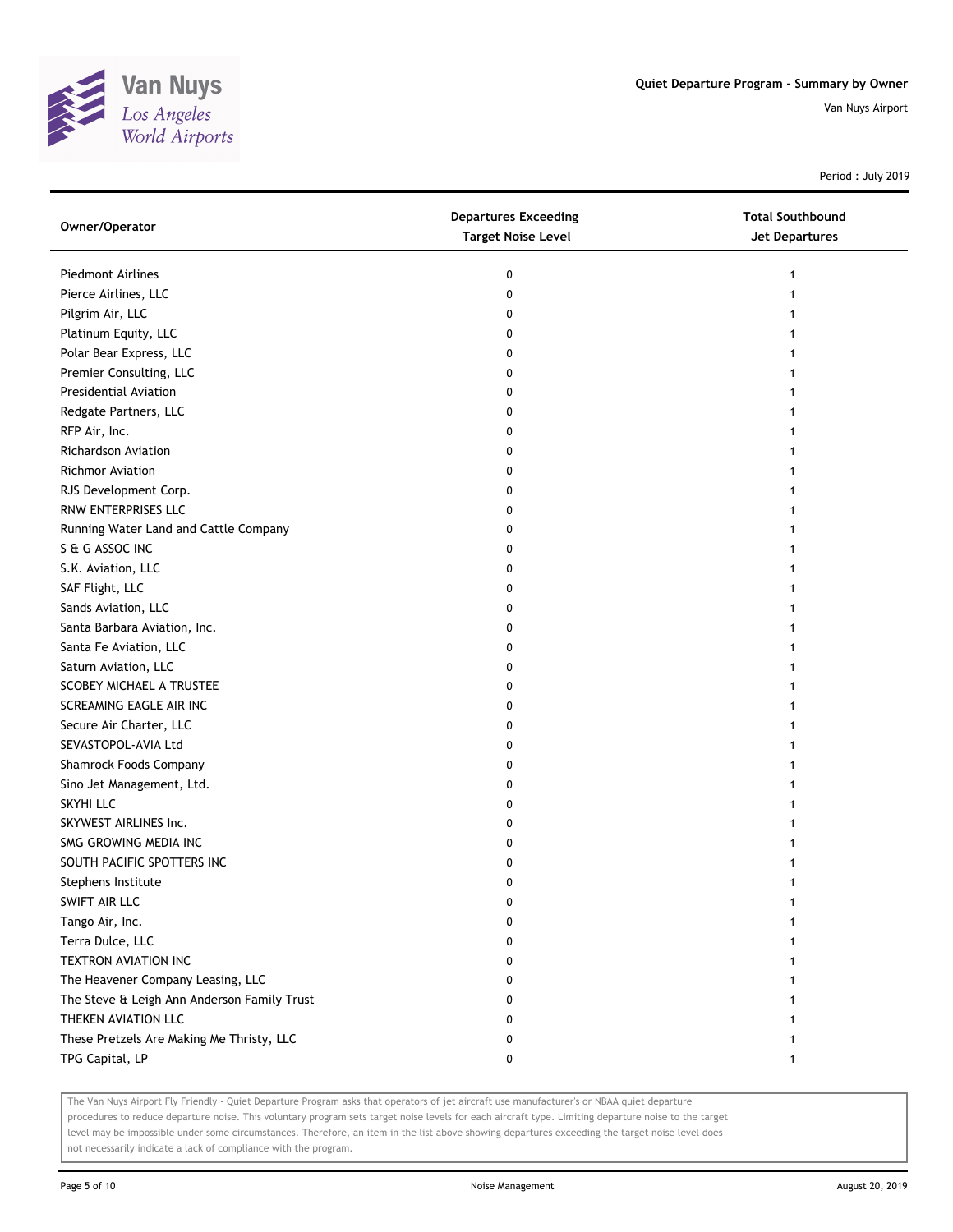

Period : July 2019

| Owner/Operator                         | <b>Departures Exceeding</b><br><b>Target Noise Level</b> | <b>Total Southbound</b><br><b>Jet Departures</b> |
|----------------------------------------|----------------------------------------------------------|--------------------------------------------------|
| TRI FLIGHT INC                         | 0                                                        | 1                                                |
| Triangle Aircraft Services             | 0                                                        |                                                  |
| Trigger Air, LLC                       | 0                                                        |                                                  |
| Tristen Aviation Group, LLC            | 0                                                        |                                                  |
| TTX Holdings, LLC                      | 0                                                        |                                                  |
| TVPX AIRCRAFT SOLUTIONS INC TRUSTEE    | 0                                                        |                                                  |
| UNITED AIRLINES Inc.                   | 0                                                        |                                                  |
| Valor Aviation, LLC                    | 0                                                        |                                                  |
| Verde Capital Corp                     | 0                                                        |                                                  |
| VistaJet Luftfahrtunternehmen          | 0                                                        |                                                  |
| <b>VMI Enterprises LLC</b>             | 0                                                        |                                                  |
| WESFAL SERVICES LLC                    | 0                                                        |                                                  |
| Westways, LLC                          | 0                                                        |                                                  |
| White Cloud Aviation, Inc.             | 0                                                        |                                                  |
| White Pint Two, LLC                    | 0                                                        |                                                  |
| Wilshire Associates, Inc.              | 0                                                        |                                                  |
| WINFIELD CONSUMER PRODUCTS INC         | 0                                                        | 1                                                |
| Wing Aviation, LLC                     | 0                                                        | 1                                                |
| Wings & Wheels, LLC.                   | 0                                                        |                                                  |
| Zetta Jet                              | 0                                                        |                                                  |
| 199ML, LLC                             | 0                                                        | 2                                                |
| 711 Air Corporation                    | 0                                                        | 2                                                |
| Acabel, LLC                            | 0                                                        | 2                                                |
| Air Finance Corporation                | 0                                                        | 2                                                |
| Aircraft Evaluation & Management, Inc. | 0                                                        | 2                                                |
| Ameriflight                            | 0                                                        | 2                                                |
| Anheuser-Busch Companies Inc           | 0                                                        | 2                                                |
| ARP Holdings II, LLC                   | 0                                                        | 2                                                |
| Aviation Advisor, Inc.                 | 0                                                        | 2                                                |
| AZ CHARTERS LLC                        | 0                                                        | 2                                                |
| Bank of America, N.A.                  | 0                                                        | 2                                                |
| <b>Blue Horizon Holdings LLC</b>       | 0                                                        | $\overline{2}$                                   |
| Blue Spruce Capital Corp.              | U                                                        | $\mathbf{z}$                                     |
| Business Jet Managers, Inc.            | 0                                                        | 2                                                |
| Calvin Klein Studio, LLC               | 0                                                        | $\mathbf{2}$                                     |
| Century Jets                           | 0                                                        | 2                                                |
| CJ3SP, LLC                             | 0                                                        | 2                                                |
| Club Jet                               | 0                                                        | 2                                                |
| CTP Aviation, LLC                      | 0                                                        | $\mathbf{2}$                                     |
| Cutter Aviation, Inc.                  | 0                                                        | $\mathbf{2}$                                     |
| DELTA AIR LINES Inc.                   | 0                                                        | $\mathbf{2}$                                     |

The Van Nuys Airport Fly Friendly - Quiet Departure Program asks that operators of jet aircraft use manufacturer's or NBAA quiet departure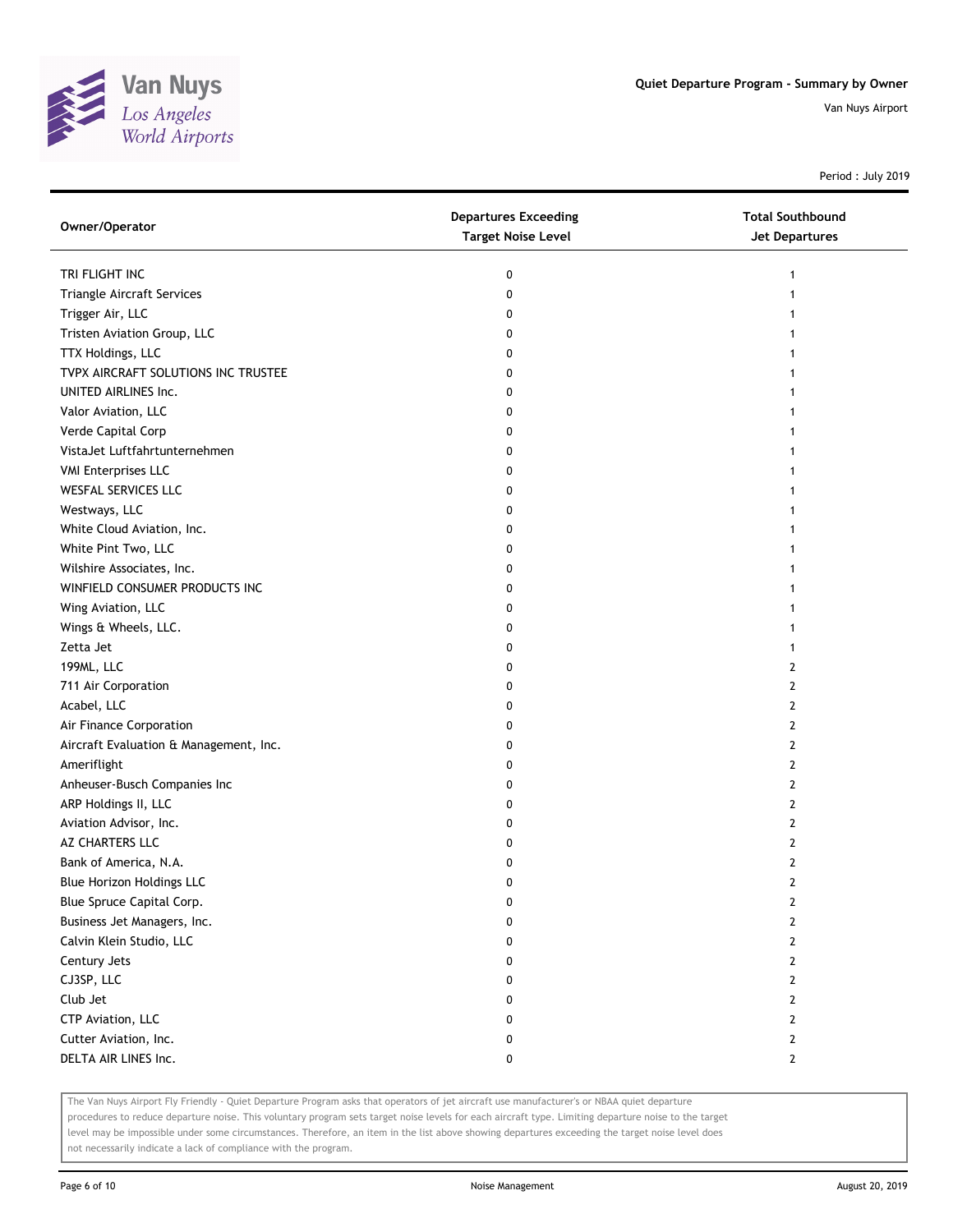

Period : July 2019

| Owner/Operator                        | <b>Departures Exceeding</b><br><b>Target Noise Level</b> | <b>Total Southbound</b><br><b>Jet Departures</b> |
|---------------------------------------|----------------------------------------------------------|--------------------------------------------------|
| Demeter Harvest Corp.                 | 0                                                        | 2                                                |
| Dole Foods Flight Operations, Inc.    | 0                                                        | $\overline{2}$                                   |
| Dorato Jets, LLC                      | 0                                                        | 2                                                |
| Elite Air, Inc.                       | 0                                                        | 2                                                |
| Embraer Executive Aircraft, Inc.      | 0                                                        | 2                                                |
| Envoy Air                             | 0                                                        | $\overline{2}$                                   |
| Execujet Charter Service Inc          | 0                                                        | 2                                                |
| <b>Executive Flight Services</b>      | 0                                                        | 2                                                |
| <b>ExpressJet Airlines</b>            | 0                                                        | 2                                                |
| Flight Options LLC                    | 0                                                        | 2                                                |
| Glass Aviation, Inc.                  | 0                                                        | $\mathbf{2}$                                     |
| Global Jet Capital                    | 0                                                        | 2                                                |
| Goodwill Air LLC                      | 0                                                        | 2                                                |
| Icebox Express, LLC                   | 0                                                        | 2                                                |
| Irish Air, LLC                        | 0                                                        | 2                                                |
| JAG Aviation Enterprises, LLC         | 0                                                        | $\overline{2}$                                   |
| JDR Management, LLC                   | 0                                                        | 2                                                |
| Jet Linx Atlanta                      | 0                                                        | 2                                                |
| Jetscape Services, LLC                | 0                                                        | 2                                                |
| Kalitta Charters, LLC                 | 0                                                        | 2                                                |
| Kedec Services, LLC                   | 0                                                        | $\mathbf{2}$                                     |
| Landmark Aviation                     | 0                                                        | 2                                                |
| Las Vegas Jet, LLC                    | 0                                                        | 2                                                |
| MAC Aircraft Sales, LLC               | 0                                                        | 2                                                |
| Macair, Inc.                          | 0                                                        | 2                                                |
| Manhattan Travel, LLC                 | 0                                                        | $\overline{2}$                                   |
| Meridian Air Charter                  | 0                                                        | 2                                                |
| N2T, Inc.                             | 0                                                        | 2                                                |
| NasJet                                | 0                                                        | 2                                                |
| <b>NVJETS</b>                         | 0                                                        | $\overline{2}$                                   |
| Priester Aviation, LLC                | 0                                                        | 2                                                |
| RMR Capital Aviation, LLC             | 0                                                        | $\overline{2}$                                   |
| Royal Air Freight                     | 0                                                        | 2                                                |
| Scott, D. Gregory                     | 0                                                        | 2                                                |
| Scottsdale Hangar One, LLC            | 0                                                        | $\mathbf{2}$                                     |
| SIEBEL JAMES A                        | 0                                                        | $\mathbf{2}$                                     |
| SKY AIR LLC                           | 0                                                        | 2                                                |
| Sky One Holdings, LLC DBA Privaira    | 0                                                        | 2                                                |
| South Aviation Inc                    | 0                                                        | 2                                                |
| Space Exploration Technologies, Corp. | 0                                                        | $\overline{2}$                                   |
| Sprockets Excel, LLC                  | 0                                                        | $\mathbf{2}$                                     |

The Van Nuys Airport Fly Friendly - Quiet Departure Program asks that operators of jet aircraft use manufacturer's or NBAA quiet departure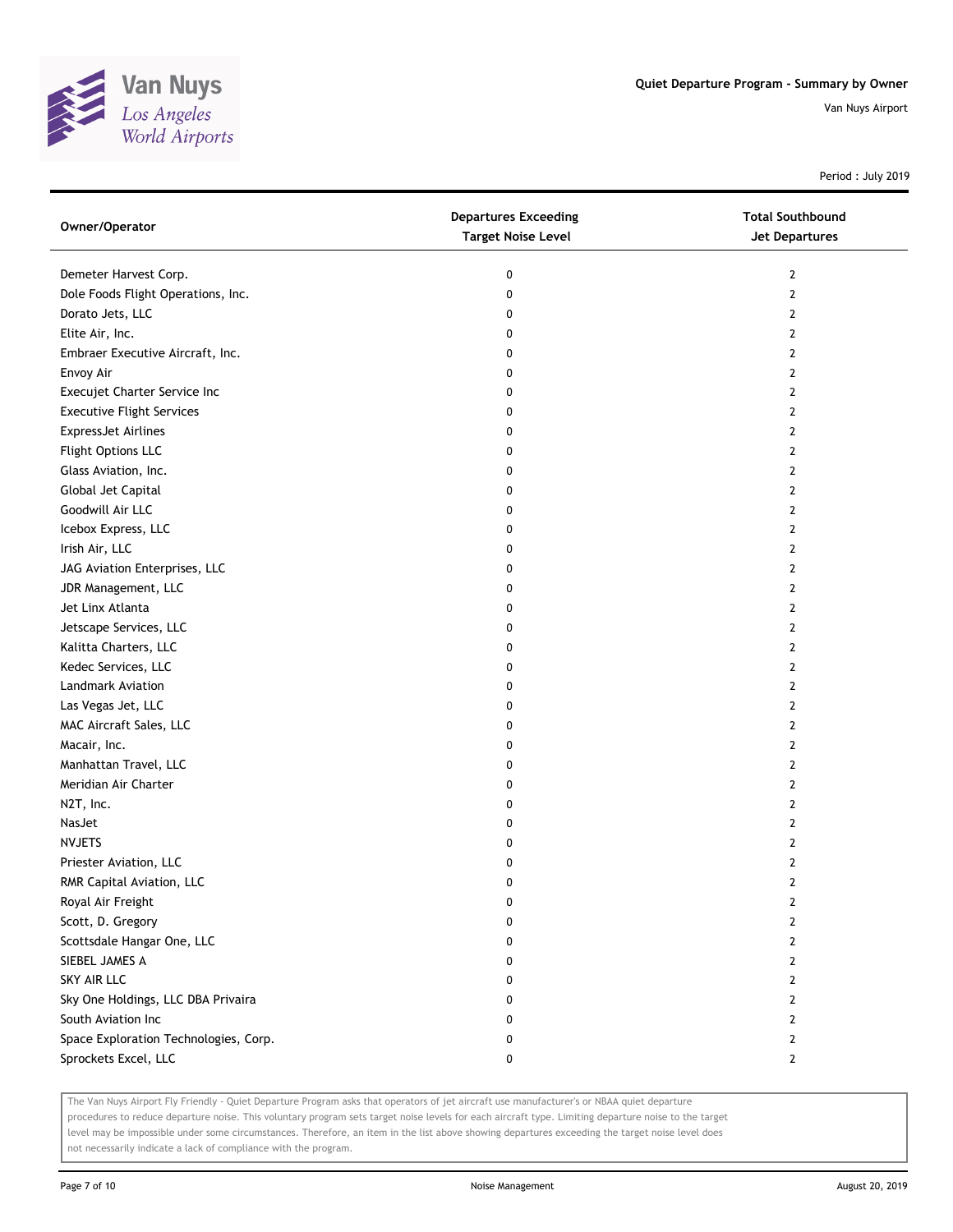

Period : July 2019

| Owner/Operator                          | <b>Departures Exceeding</b><br><b>Target Noise Level</b> | <b>Total Southbound</b><br>Jet Departures |
|-----------------------------------------|----------------------------------------------------------|-------------------------------------------|
| <b>TEXTRON FINANCIAL CORP</b>           | 0                                                        | 2                                         |
| The Coffman Companies, Inc              | 0                                                        | 2                                         |
| Tribridge Global Services Limited       | 0                                                        | 2                                         |
| TriPacific Managers, Inc.               | 0                                                        | 2                                         |
| TVPX ARS INC TRUSTEE                    | 0                                                        | 2                                         |
| Wal-Mart Stores Inc                     | 0                                                        | 2                                         |
| Western Precooling Systems              | 0                                                        | 2                                         |
| Whiteco Transportation, LLC             | 0                                                        | 2                                         |
| XOJET Inc                               | 0                                                        | 2                                         |
| Advanced Air, LLC                       | 0                                                        | 3                                         |
| Air 7, LLC                              | 0                                                        | 3                                         |
| Andrew Bettis Aviation                  | 0                                                        | 3                                         |
| Aviation Consultants of Aspen, Inc.     | 0                                                        | 3                                         |
| <b>BANK OF UTAH TRUSTEE</b>             | 0                                                        | 3                                         |
| <b>Bannert Air</b>                      | 0                                                        | 3                                         |
| Beach Air II, LLC                       | 0                                                        | 3                                         |
| <b>Biscuit Aviation, LLC</b>            | 0                                                        | 3                                         |
| Colony LeaseCo, LLC                     | 0                                                        | 3                                         |
| DD251, LLC                              | 0                                                        | 3                                         |
| DT Equipment Leasing, LLC               | 0                                                        | 3                                         |
| Energia Creadora, SA de CV              | 0                                                        | 3                                         |
| Erin Air, Inc.                          | 0                                                        | 3                                         |
| Exclusive Jets, LLC                     | 0                                                        | 3                                         |
| Execuflight, Inc.                       | 0                                                        | 3                                         |
| <b>Gama Aviation</b>                    | 0                                                        | 3                                         |
| <b>GARRIOTT ROBERT</b>                  | 0                                                        | 3                                         |
| Generation Jets, LLC                    | 0                                                        | 3                                         |
| <b>GODFREY JOHN F</b>                   | 0                                                        | 3                                         |
| <b>Gulfstream Aerospace Corporation</b> | 0                                                        | 3                                         |
| Jet Ready                               | 0                                                        | 3                                         |
| Leonard Green & Partners, LLC           | 0                                                        | 3                                         |
| McLeod Properties Fontana, LLC          | 0                                                        | 3                                         |
| Mike Post Productions, Inc.             | 0                                                        | 3                                         |
| NETJETS SALES INC                       | 0                                                        | 3                                         |
| Planet Nine Private Air, LLC            | 0                                                        | 3                                         |
| PMC Global, Inc.                        | 0                                                        | 3                                         |
| Tango Whiskey Aviation, LLC             | 0                                                        | 3                                         |
| TVPX Aircraft Solutions, Inc.           | 0                                                        | 3                                         |
| United Medical Devices, LLC             | 0                                                        | 3                                         |
| VistaJet Limited                        | 0                                                        | 3                                         |
| WILDER AVIATION SALES & LEASING INC     | 0                                                        | 3                                         |

The Van Nuys Airport Fly Friendly - Quiet Departure Program asks that operators of jet aircraft use manufacturer's or NBAA quiet departure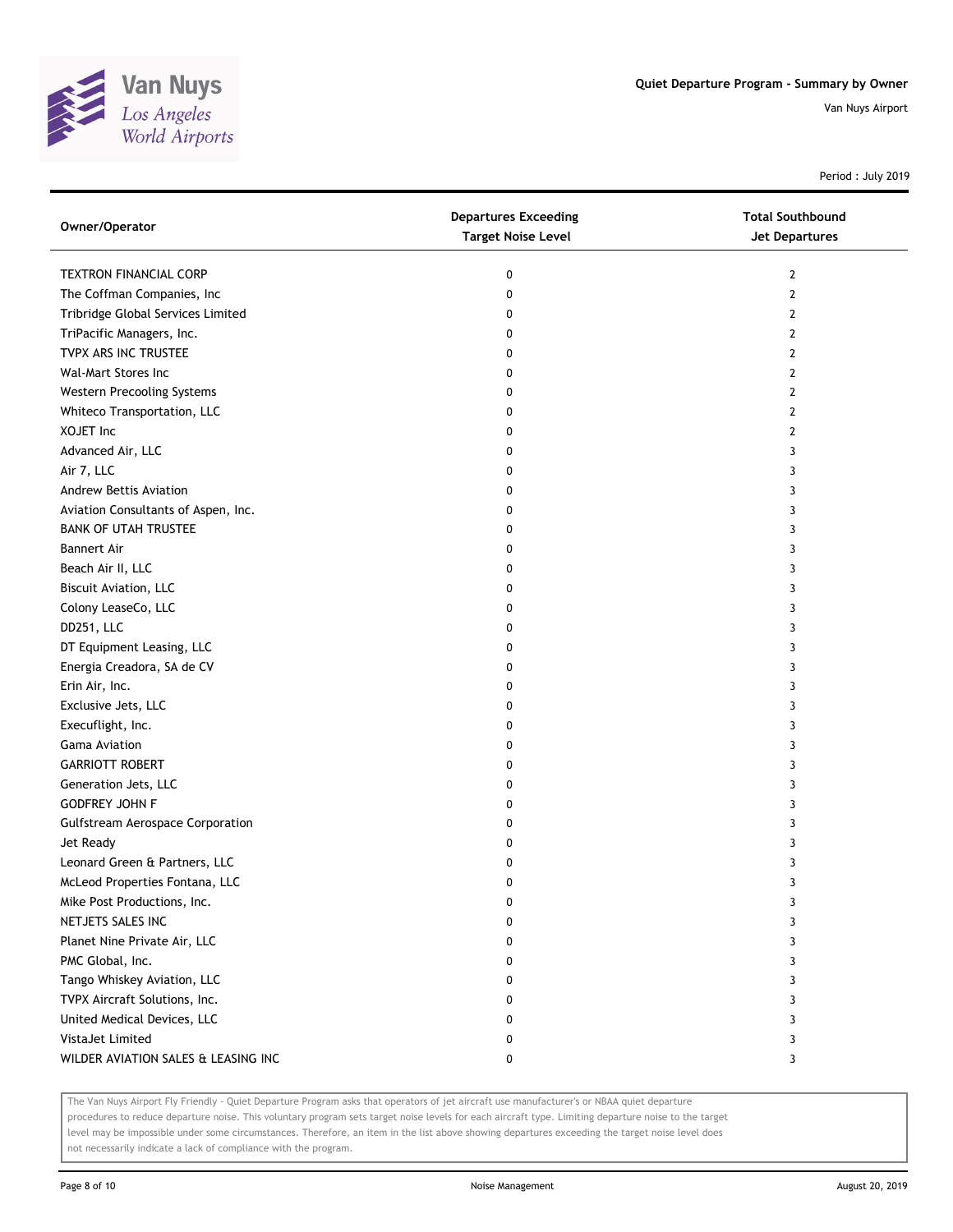

Period : July 2019

| Owner/Operator                              | <b>Departures Exceeding</b><br><b>Target Noise Level</b> | <b>Total Southbound</b><br><b>Jet Departures</b> |
|---------------------------------------------|----------------------------------------------------------|--------------------------------------------------|
| Aviation Consultants, Inc.                  | 0                                                        | 4                                                |
| Beverly Hills Exotic Collection, LLC        | 0                                                        | 4                                                |
| Cinco Air Charter, LLC                      | 0                                                        | 4                                                |
| Delta Private Jets                          | 0                                                        | 4                                                |
| Desert Jet, LLC                             | 0                                                        | 4                                                |
| Fair Wind Air Charter                       | 0                                                        | 4                                                |
| Gama Aviation Signature Aircraft Management | 0                                                        | 4                                                |
| Global Aviation, Inc.                       | 0                                                        | 4                                                |
| Merle Norman Cosmetics, Inc.                | 0                                                        | 4                                                |
| Moller Investment Group, Inc                | 0                                                        | 4                                                |
| Oakmont Corporation                         | 0                                                        |                                                  |
| PIAILLC                                     | 0                                                        |                                                  |
| Pinnacle Aviation, Inc.                     | 0                                                        |                                                  |
| Regency Air, LLC                            | 0                                                        | 4                                                |
| CH Management Services, LLC                 | 0                                                        | 5                                                |
| <b>Cirrus Aviation Services</b>             | 0                                                        | 5                                                |
| FLEXJET LLC                                 | 0                                                        | 5                                                |
| <b>Flight Options</b>                       | 0                                                        | 5                                                |
| Hollister Aviation, LLC                     | 0                                                        | 5                                                |
| Leveled Wings, LLC                          | 0                                                        | 5                                                |
| Mountain Aviation, Inc                      | 0                                                        | 5                                                |
| NantWorks, LLC                              | 0                                                        | 5                                                |
| REPUBLIC AIRLINES                           | 0                                                        | 5                                                |
| Solairus Aviation                           | 0                                                        | 5                                                |
| Summit Aviation, Inc                        | 0                                                        | 5                                                |
| Trans-Pacific Air Charter, LLC              | 0                                                        | 5                                                |
| WILMINGTON TRUST CO TRUSTEE                 | 0                                                        | 5                                                |
| AMERICAN AIRLINES Inc.                      | 0                                                        | 6                                                |
| A-Ron Resources, LLC                        | 0                                                        | 6                                                |
| Executive Jet Management                    | 0                                                        | 6                                                |
| Flexjets                                    | 0                                                        | 6                                                |
| Jet Aviation Flight Services, Inc.          | 0                                                        | 6                                                |
| Prime Jet, LLC                              | o                                                        | 6                                                |
| West Coast Charters, LLC                    | 0                                                        | 6                                                |
| <b>Dumont Jets</b>                          | 0                                                        | 7                                                |
| Gama Charters, Inc.                         | 0                                                        | 7                                                |
| MC Group                                    | 0                                                        | 7                                                |
| Millbrook Air                               | 0                                                        | 7                                                |
| NETJETS AVIATION Inc.                       | 0                                                        | 7                                                |
| Windsor Jet Management                      | 0                                                        | 7                                                |
| Cove Aviation Partners, LLC                 | 0                                                        | 8                                                |

The Van Nuys Airport Fly Friendly - Quiet Departure Program asks that operators of jet aircraft use manufacturer's or NBAA quiet departure